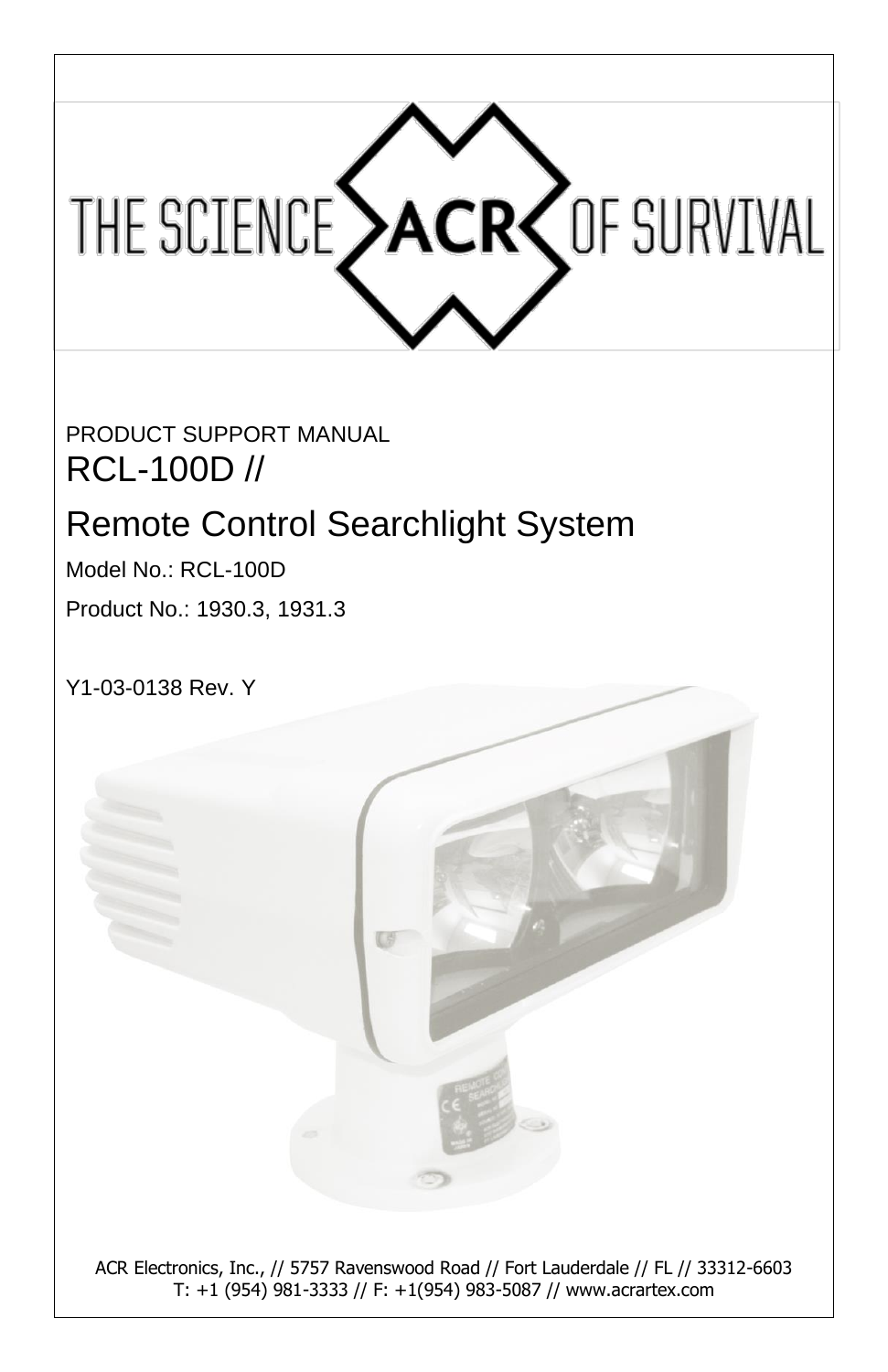#### **Table of Contents**

| SECTION 1 - FOREWORD ____________                        | 3  |
|----------------------------------------------------------|----|
| SECTION 2 - GENERAL ___________________________________  | 4  |
|                                                          |    |
| SECTION 4 - REMOTE CONTROL SYSTEM _______________ 5      |    |
|                                                          | 5  |
| SECTION 6 - URC-102 MASTER CONTROLLER                    | 10 |
| APPENDIX A - RCL-100D SPECIFICATIONS ______________ 16   |    |
| APPENDIX B - USER REPLACEABLE PARTS _________________ 17 |    |
| APPENDIX C - BULB REPLACEMENT PROCEDURE 18               |    |
| APPENDIX D - PRODUCT COMPONENTS ____________             | 19 |
| APPENDIX E - ACCESSORY COMPONENTS                        | 20 |
| APPENDIX F - WARRANTY, NOTICES ________________          | 22 |

#### **PLEASE READ ALL WARNINGS, CAUTIONS AND NOTES CAREFULLY**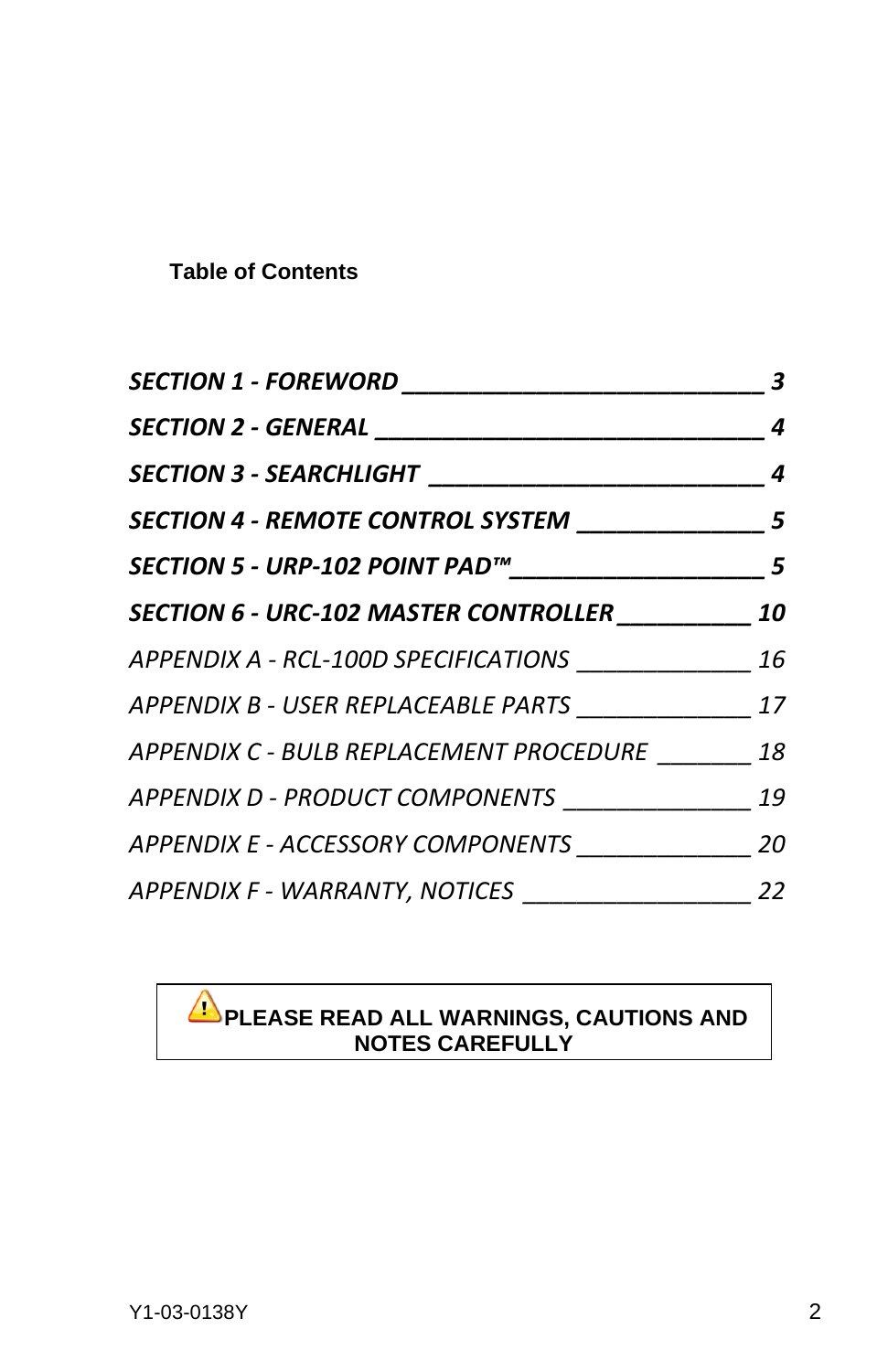### **RCL-100D, 12/24V** REMOTE CONTROL SEARCHLIGHT SYSTEM



**Figure 1 -** Remote Control Searchlight System

### <span id="page-2-0"></span>**SECTION 1 - FOREWORD**

Congratulations and thank you for purchasing the ACR RCL-100D Searchlight. The combination of computer aided design, high quality raw materials, and quality-controlled manufacturing produce a superior product. The Test Facility at ACR can reproduce some of the harshest environmental conditions known to man. This assures that the products we produce can stand up to the tough marine environment. With proper care and maintenance your searchlight will be in service for years to come.

ACR is proud to be AS9100:2008 certified, the International Standard for Quality.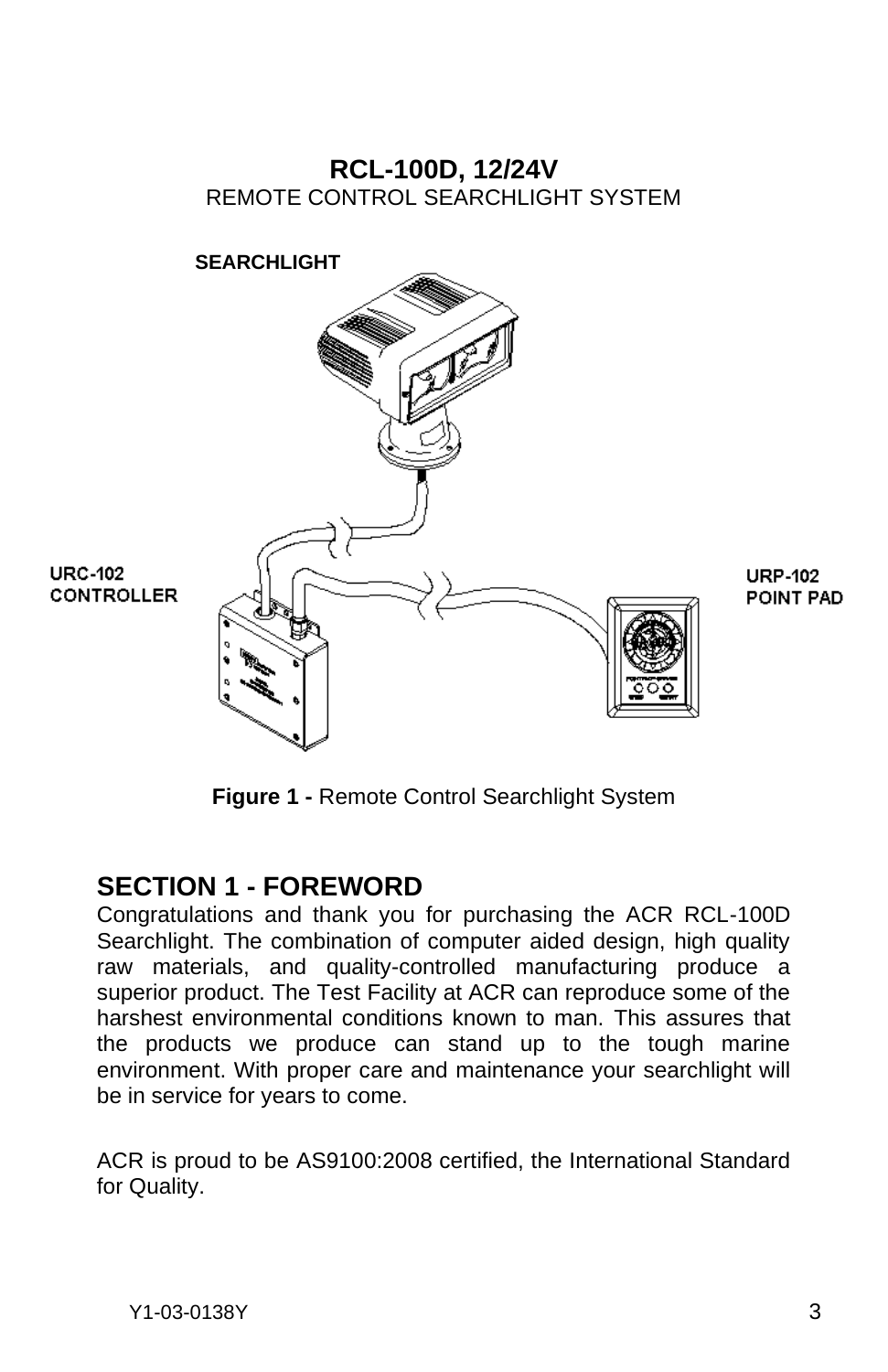# <span id="page-3-0"></span>**SECTION 2 - GENERAL**

The RCL-100D was specially designed for mariners who require a high intensity remote controlled searchlight that can stand up to the tough marine environment.

The RCL-100D Searchlight System contains a narrow beam searchlight that produces 200,000 peak candle power by combining two 55W halogen lamps with our unique optical quality parabolic reflectors.

All functions of the Searchlight can be electrically operated by remote control from the pilot area of the vessel using the URP-102 Point Pad™, URC-102 Master Controller, and interconnect cable supplied with the RCL-100D. Searchlights equipped with the URC-102 Master Controller now have ACR's unique XRCiZ™ feature. The XRCiZ™ feature routinely operates all moving parts in the Searchlight to keep the motors and drive mechanism freely running.

### <span id="page-3-1"></span>**SECTION 3 - SEARCHLIGHT**

The sleek design and modern construction of the Searchlight body makes it attractive for recreational and commercial vessels. The Searchlight is totally enclosed and is made of rugged aluminum alloy. It is gasketed and finished to be resistant to the weather.

#### **Mounting**

Make sure the area is clean and dry. The Searchlight can be mounted where desired, using appropriate length 3/16" diameter, stainless steel fasteners. Four (4) nylon shoulder washers are supplied with the RCL-100D Searchlight. The nylon washers prevent a galvanic reaction between the mounting hardware and the base of the Searchlight. Be sure these washers have been inserted in the base mounting holes and that the mounting base gasket is securely in place before bolting down. Silicone grease should be applied to the bottom of the gasket to help in waterproofing the unit. When mounting, be sure that the Searchlight is able to rotate 360° without hitting any obstructions. For the drilling hole pattern, refer to the Searchlight Mounting Template, supplied in the Mounting Templates.

**CAUTION**: Do not mount the searchlight upside down. Moisture will not be able to drain from the inverted light head assembly.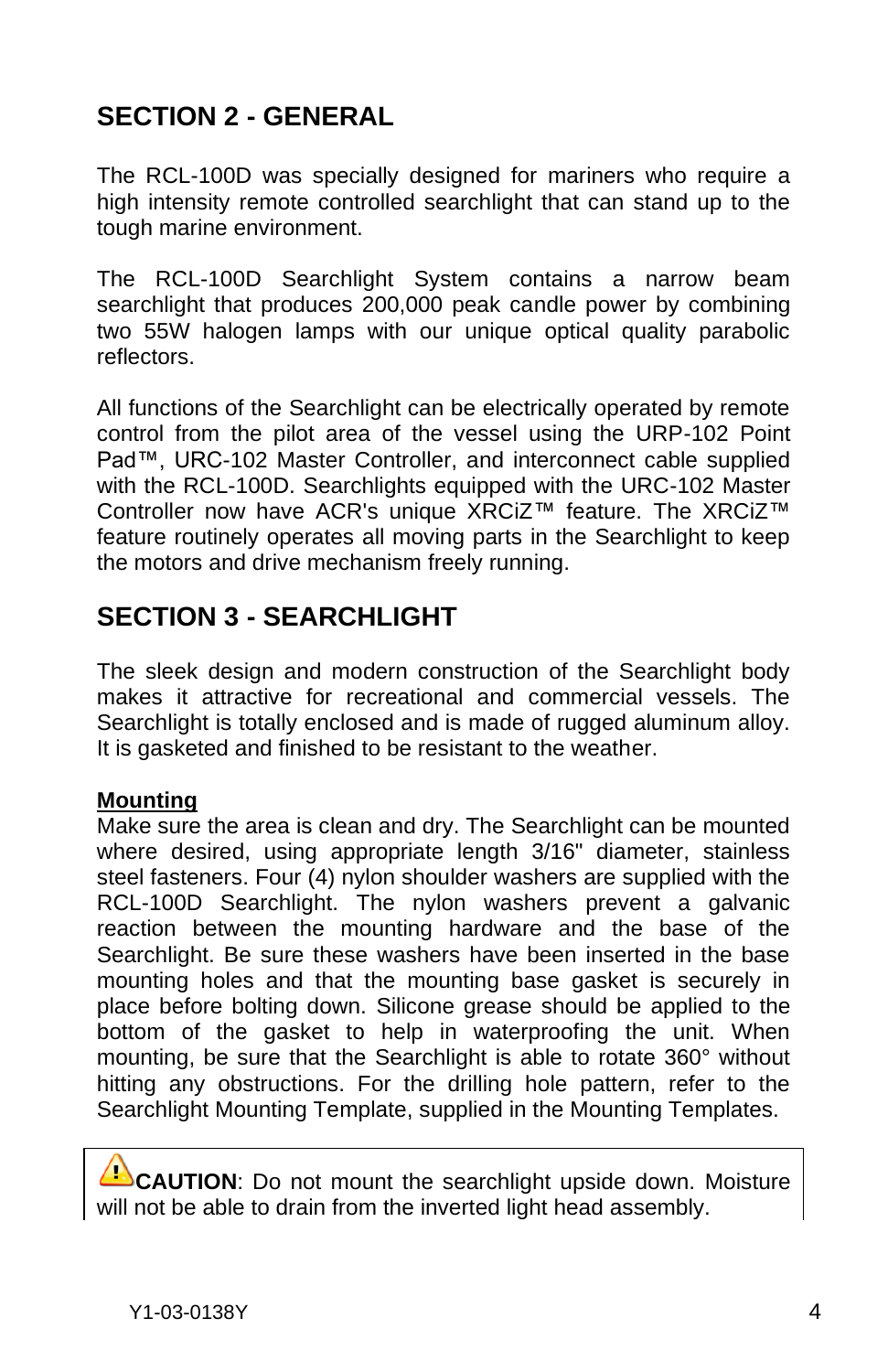**NOTE**: The Searchlight should be left uncovered if the XRCiZ feature is enabled.

### <span id="page-4-0"></span>**SECTION 4 - REMOTE CONTROL SYSTEM**

The Remote Control System consists of the URC-102 Master Controller and the URP-102 Point Pad™. This system is compatible with 12 VDC and 24 VDC systems without modification. The Remote Control System may be used with 12 V or 24 V Searchlights, *ONLY THE LAMPS IN THE LIGHT HEAD ASSEMBLY MUST BE CHANGED TO MATCH THE VOLTAGE RATING.*

### <span id="page-4-1"></span>**SECTION 5 - URP-102 POINT PAD™**

#### **Case Options**

The URP-102 Point Pad™ is supplied as a surface mount unit (*see Figure 4)*. A flush mount option is provided (*see Figure 5*). To switch mounting options, unscrew the six (6) screws on the unit's back plate and remove the front cover. Fit the Point Pad™ with the flush mount cover, replace the back plate, and screw the unit back together.

#### **Mounting**

Both the surface mount and flush mount options require access to the backside of the mounting location. Make sure there are no obstructions behind the area where the switch is to be located (e.g. bulkheads, wires, plumbing, or hardware). Check in advance that the coax cable from the Master Controller can be routed to this location. Generally, the Point Pad™ should be mounted in a protected area.

Install the surface mount Point Pad™ by drilling 3 holes in the dashboard location using the Point Pad™ Surface Mount Template supplied in the Mounting Templates. Mount the Point Pad™ to the dashboard using the gasket, washers, and nuts supplied. Use a sealant around the bolt holes to protect from moisture intrusion.

When the flush mount option is selected, cut a rectangular hole in the dashboard location using the Point Pad™ Flush Mount Template supplied in the Mounting Templates. Use the gasket, washers, nuts, and the two U-Clamps provided to secure the Point Pad™. Use a sealant around the cut out to protect from moisture intrusion.

#### **Connecting to the Master Controller**

The Point Pad™ communicates with the Master Controller via standard television type RG-59 coaxial cable. The connectors are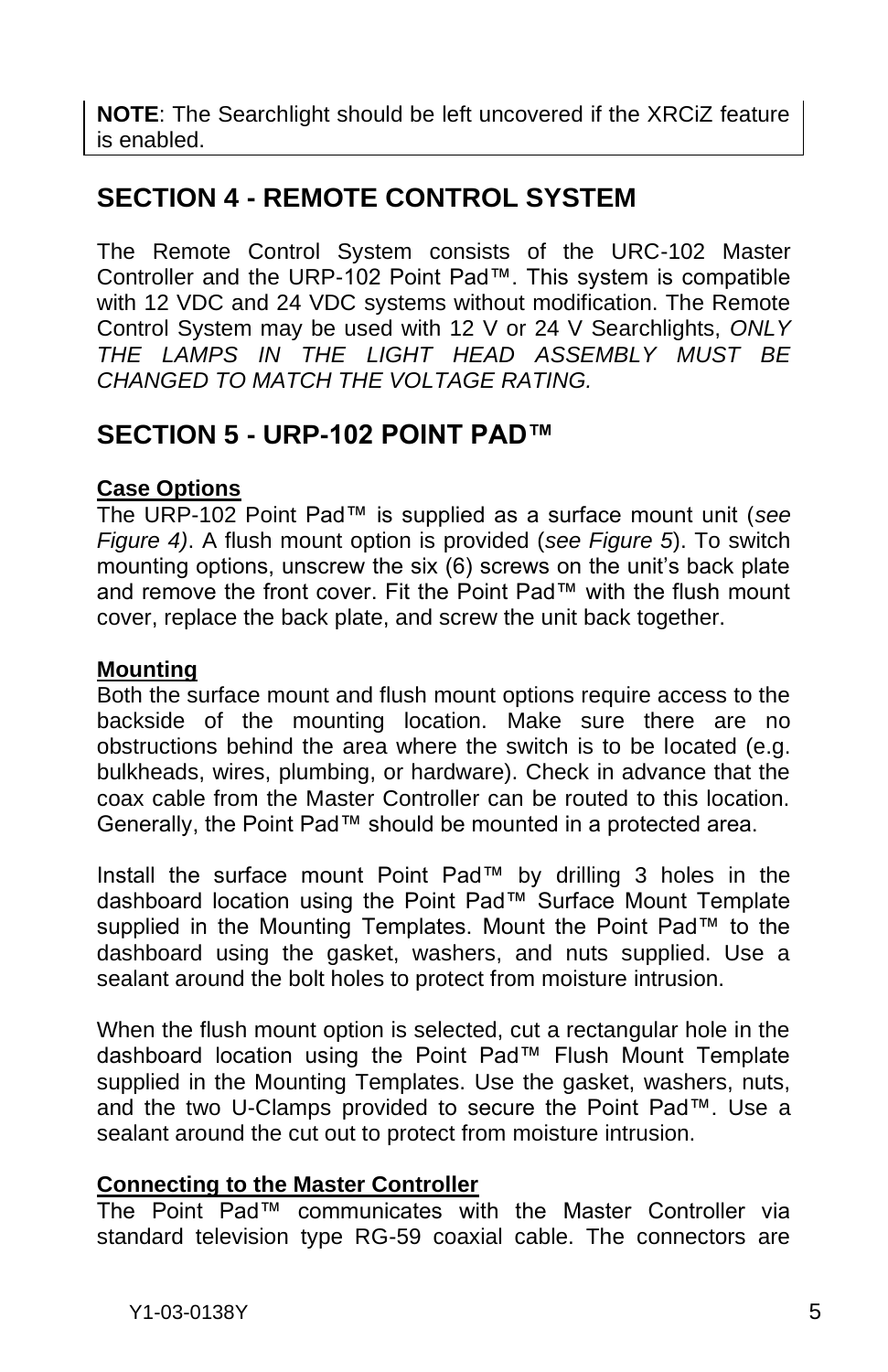standard "F" type television connectors. The connector on the back of the Point Pad™ is located in the center of the panel for ease of installation. After the coax cable has been routed and the "F" connectors attached to the coax cable, simply screw the "F" connectors to the Master Controller and the Point Pad™. The cable and connectors are available either through ACR Electronics, your local Radio Shack or other sources of electronic hardware.

Additional Point Pads™ (up to three (3) Pads) may be used with one (1) Master Controller. A standard "T" connector or RG-59 television type "splitter" is used for each additional Point Pad<sup>™</sup> (see Figure 2). Limit the total length of all coax cable used to 300 feet.

The URP-102 Point Pad™ is backwards compatible with all RCL-100/50 Searchlights and with the URC-101 Master Controller.

**NOTE:** The URP-102 Point Pad™ is not recommended for use with the first generation URC-100 Master Controllers.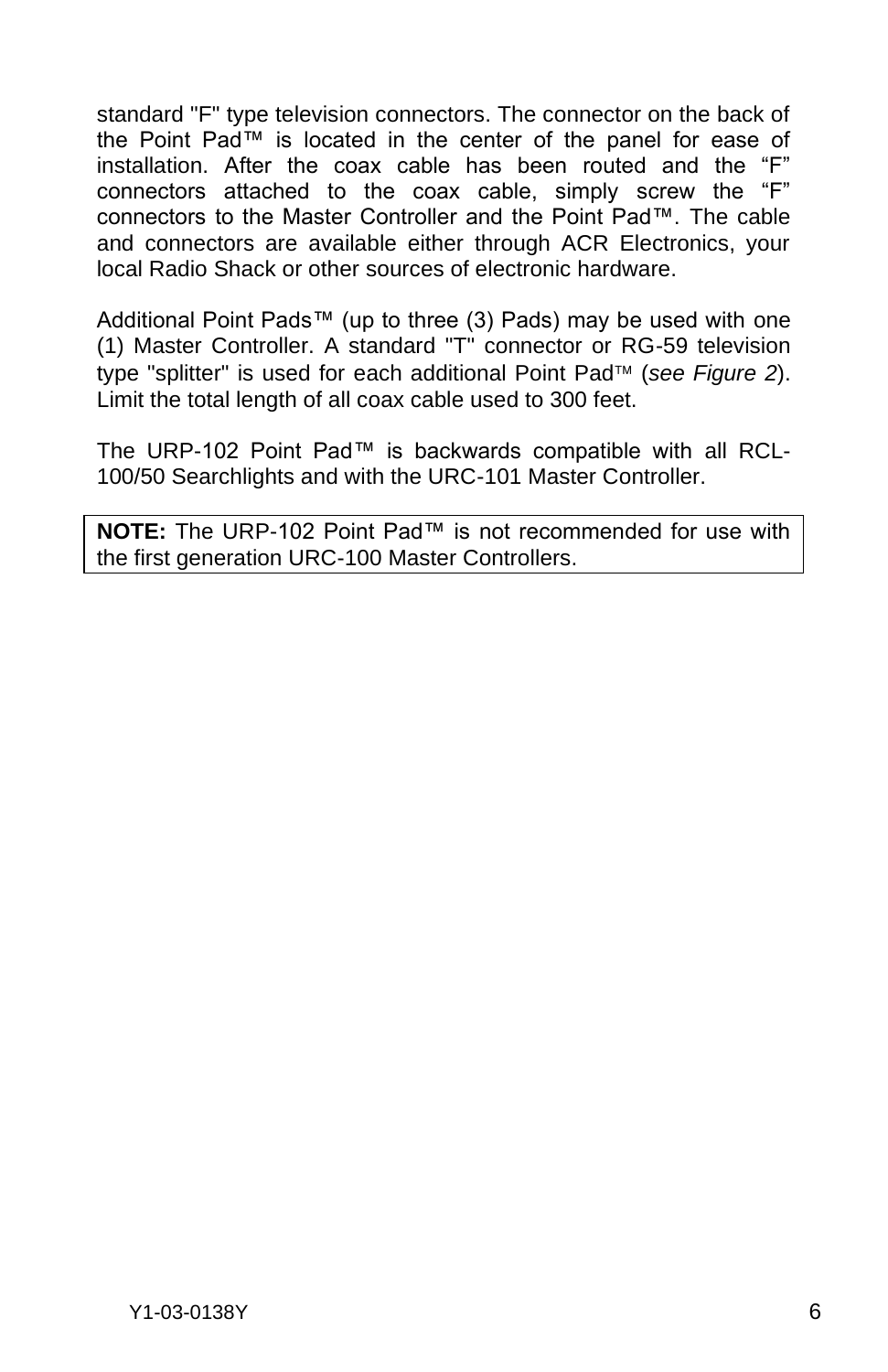

Single Point Pad<sup>™</sup> Multiple Point Pads<sup>™</sup>

#### **Figure 2 -** Point Pad™ Connection Block Diagram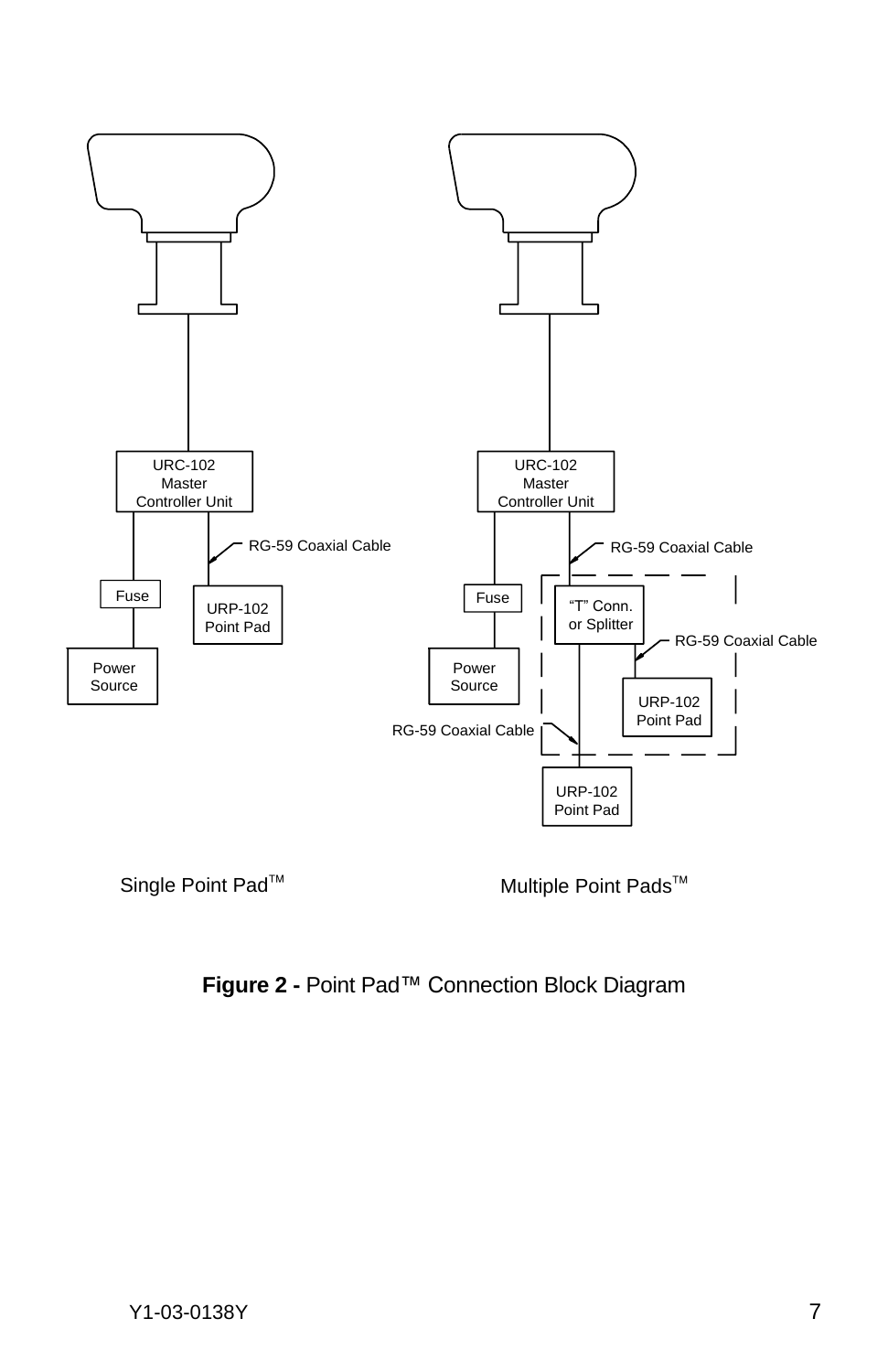

**Figure 3 -** URP-102 Point Pad™ Functions

### **URP-102 Point Pad Functions**

- Press the ON/OFF button to turn the lights ON or OFF.
- Press the SPEED button to toggle between High and Low rotation speeds.
- Press the Right or Left Arrows to rotate the Searchlight in that direction.
- Press the Up or Down Arrows to raise or lower the Searchlightbeam.
- To activate the XRCiZ™ feature, press and hold the ON/OFF button for greater than 5 seconds. The green LED indicates XRCiZ™ feature is enabled.
- To deactivate the XRCiZ™ feature, Press and hold the ON/OFF button for greater than 5 seconds. The red LED indicates XRCiZ™ feature is disabled.
- An LED blinking red / green indicates that the XRCiZ™ feature is now "exercising" the Searchlight.

**NOTE:** XRCiZ™ feature is only available when paired with a URC-102 Master Controller.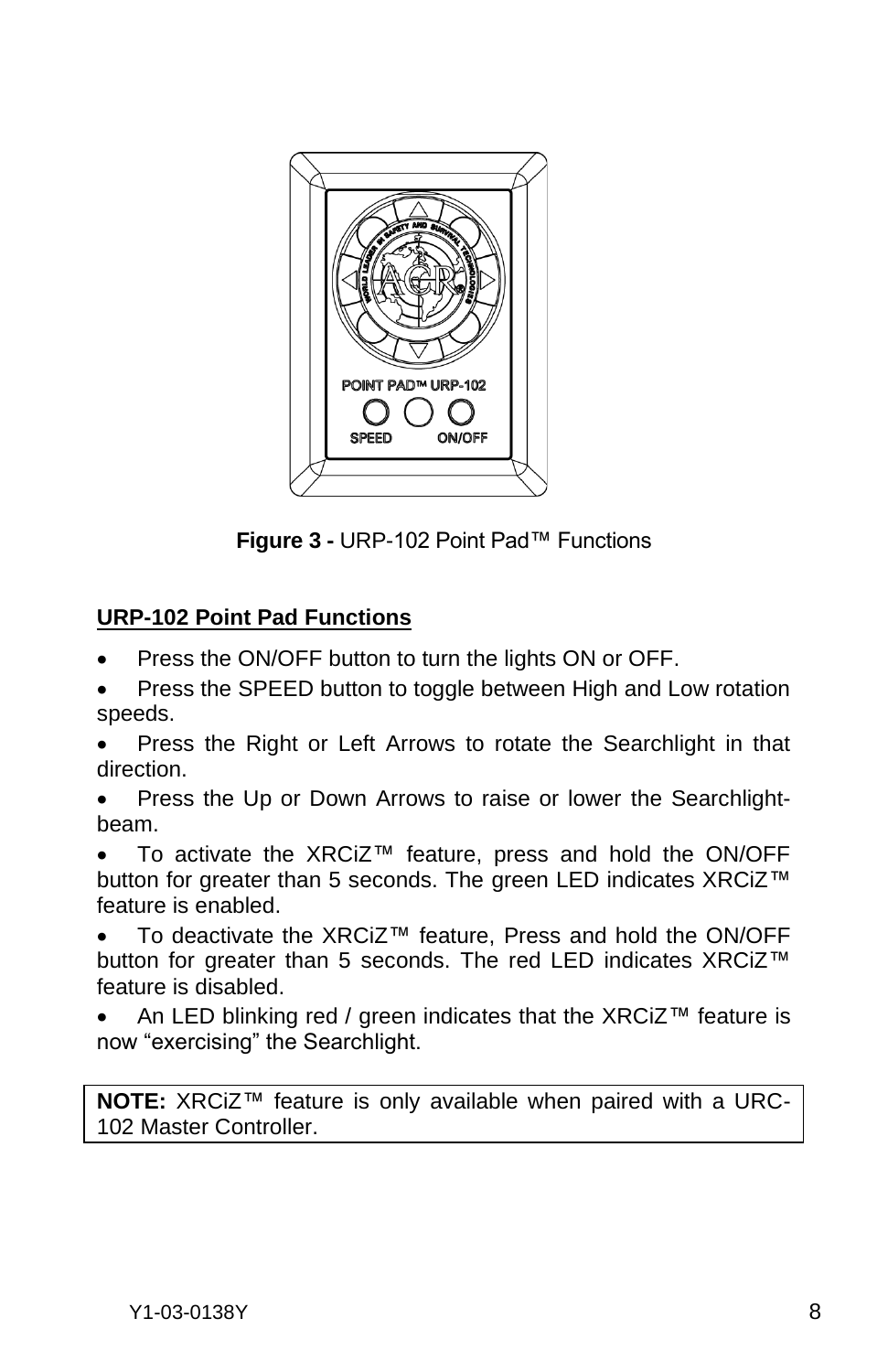

**Figure 4 -** URP-102 Point Pad™ Surface Mount Case



**Figure 5 -** URP-102 Point Pad™ Flush Mount Case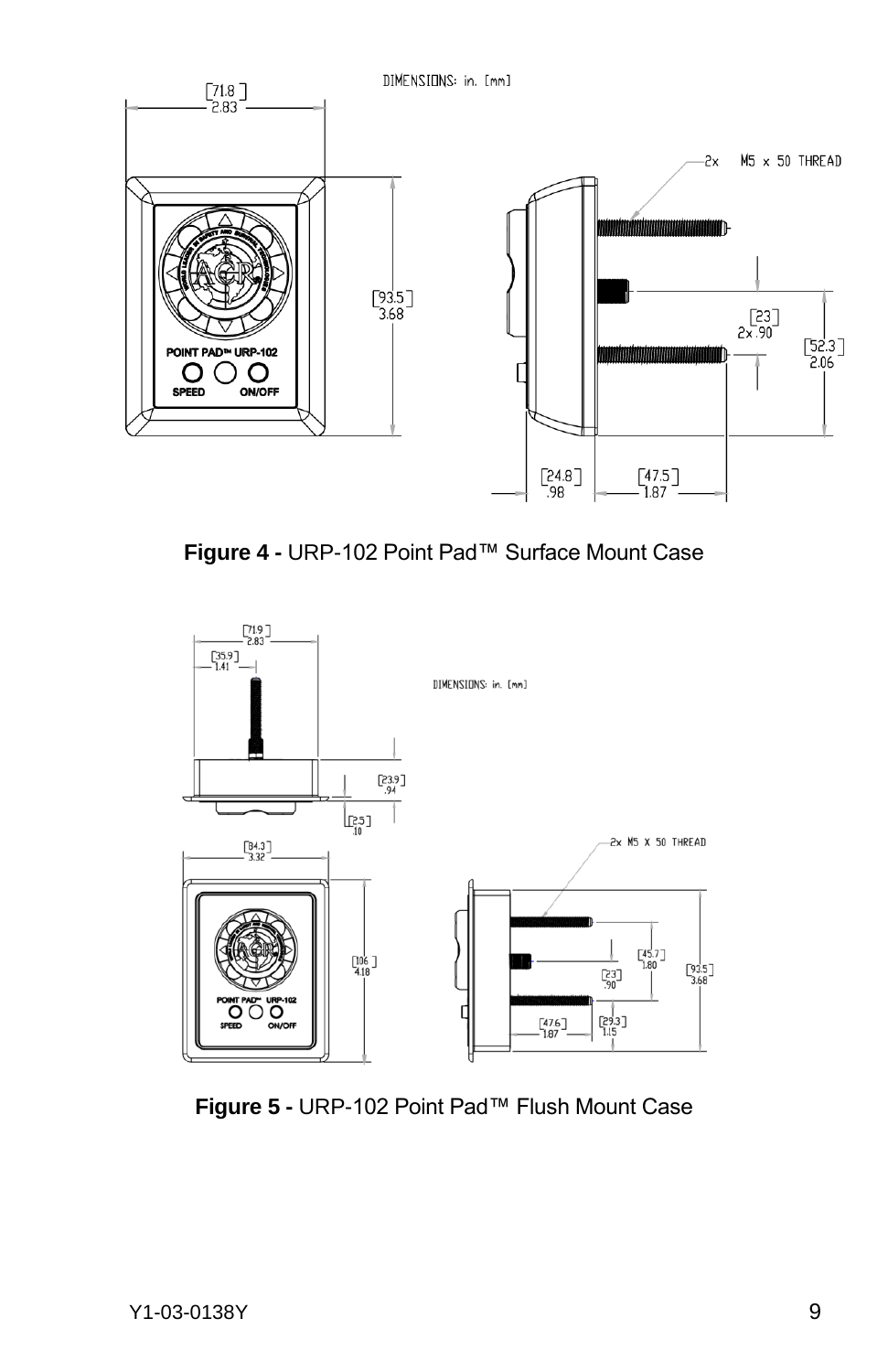

**Figure 6** - URP-102 Point Pad™ Surface Mount Case with gasket and Flush Mount Case with gasket

### <span id="page-9-0"></span>**SECTION 6 - URC-102 MASTER CONTROLLER**

#### **Mounting**

The Master Controller can be mounted in any position near the Searchlight that is protected from the weather. Check in advance that the coax cable from the Point Pad™ and the wiring harness from the Searchlight can be routed to this location. Mount the Master controller with the wires and coax facing down. Use an appropriate fastener for your mounting location. Use a sealant in fastener holes to prevent moisture intrusion.

#### **General Wiring Scheme**

The RCL-100 has a unique wiring scheme. Special attention must be paid to the following chart. The Master Controller is supplied with an in-line fuse-holder on the Orange power lead. Use only 15 amp fuses in this fuse-holder. See Figure 7 for the Master Controller wiring diagram.

**WARNING:** Failure to follow this arrangement may damage components.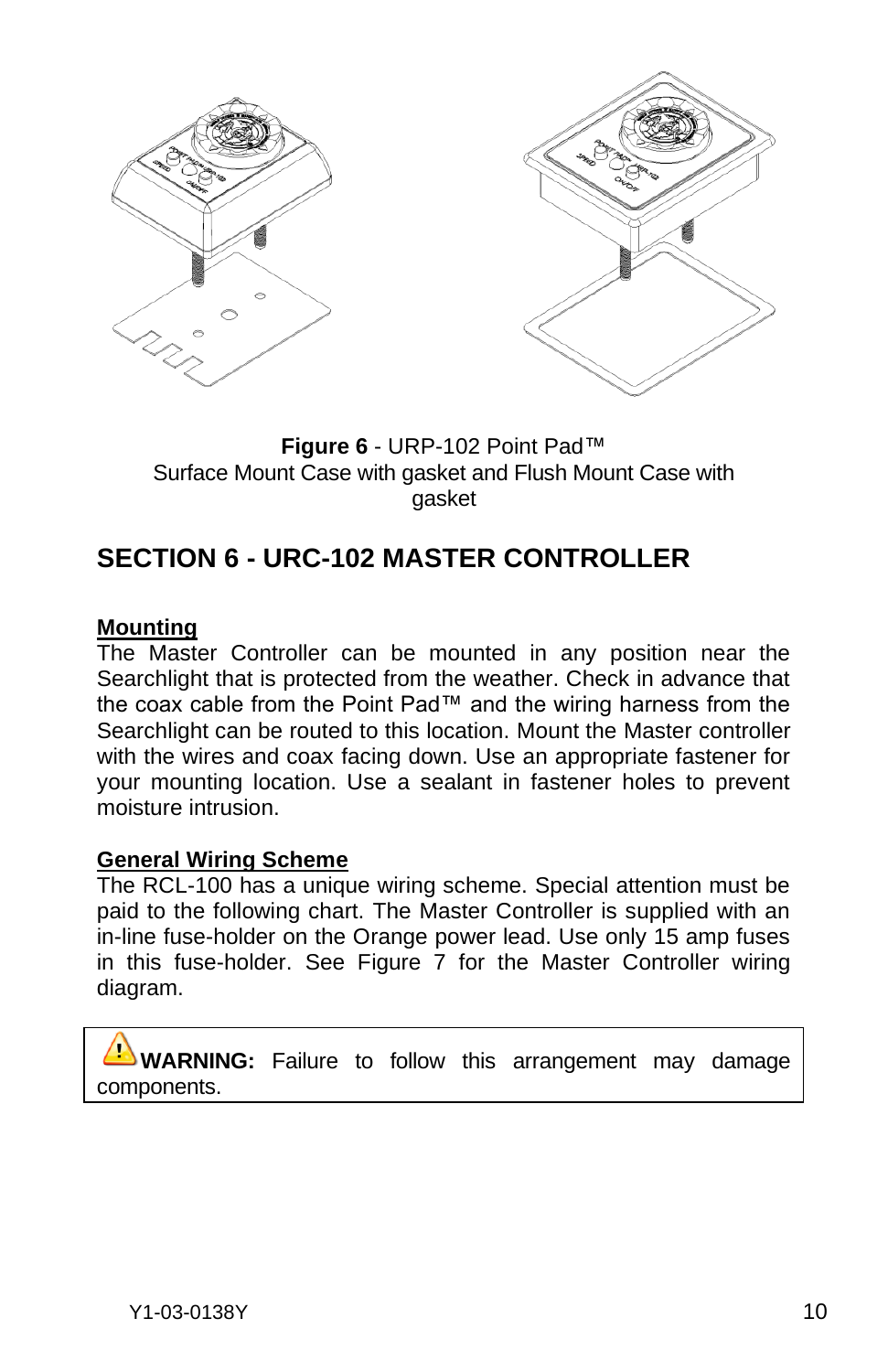| <b>Master</b><br><b>Controller Wire</b> | <b>Searchlight</b><br><b>Cable Wire</b> | <b>Power Source</b><br>Lead | <b>Function</b> |
|-----------------------------------------|-----------------------------------------|-----------------------------|-----------------|
| Orange                                  |                                         | +12 VDC or +24<br>VDC**     | Power           |
| Blue                                    |                                         | Ground                      | Ground          |
| Yellow                                  | Yellow                                  |                             | Lamp Power      |
| Green                                   | Green                                   |                             | Lamp Ground     |
| Red                                     | Red                                     |                             | Up              |
| White                                   | White                                   |                             | Down            |
| <b>Black</b>                            | <b>Black</b>                            |                             | Right           |
| <b>Brown</b>                            | <b>Brown</b>                            |                             | Left            |

#### **Table 1**

**WARNING:** The ORANGE wire MUST be fused with a 15 amp fuse in the Master Controller's in-line fuse-holder.

#### **Wiring to Searchlight**

The RCL-100 Searchlight is supplied with a 15 foot integral wire harness. This wire harness is cut to this length specifically to allow for a voltage drop. Shortening the harness will decrease the life of the bulbs. Any extra length of wire harness should be loosely coiled in a convenient place. For best performance, the controller should be attached to the end of the 15' Searchlight wire harness. If you must lengthen the wire harness, use heavy duty wire to minimize the voltage drop. This is especially important for the YELLOW lamp power and GREEN lamp ground wires.

Following the wiring scheme shown in Table 1 use the supplied butt connectors to connect the Master Controller to the Searchlight.

#### **Wiring to Point Pad™**

The RG-59 Coax cable is supplied without the "F" connectors attached for ease of routing. After the coax has been routed, strip the insulation and crimp the "F" connectors in place. Screw the "F" connectors to the Master Controller and the Point Pad™.

#### **Wiring to Power Supply**

The power source must be a fused 12 VDC, 10-amp supply or 24 VDC, 5-amp supply. Following the wiring scheme in Table 1, use the supplied butt connectors to connect the Master Controller to the Power Source. Refer to Table 2 for proper wire size for connection of the input power lines.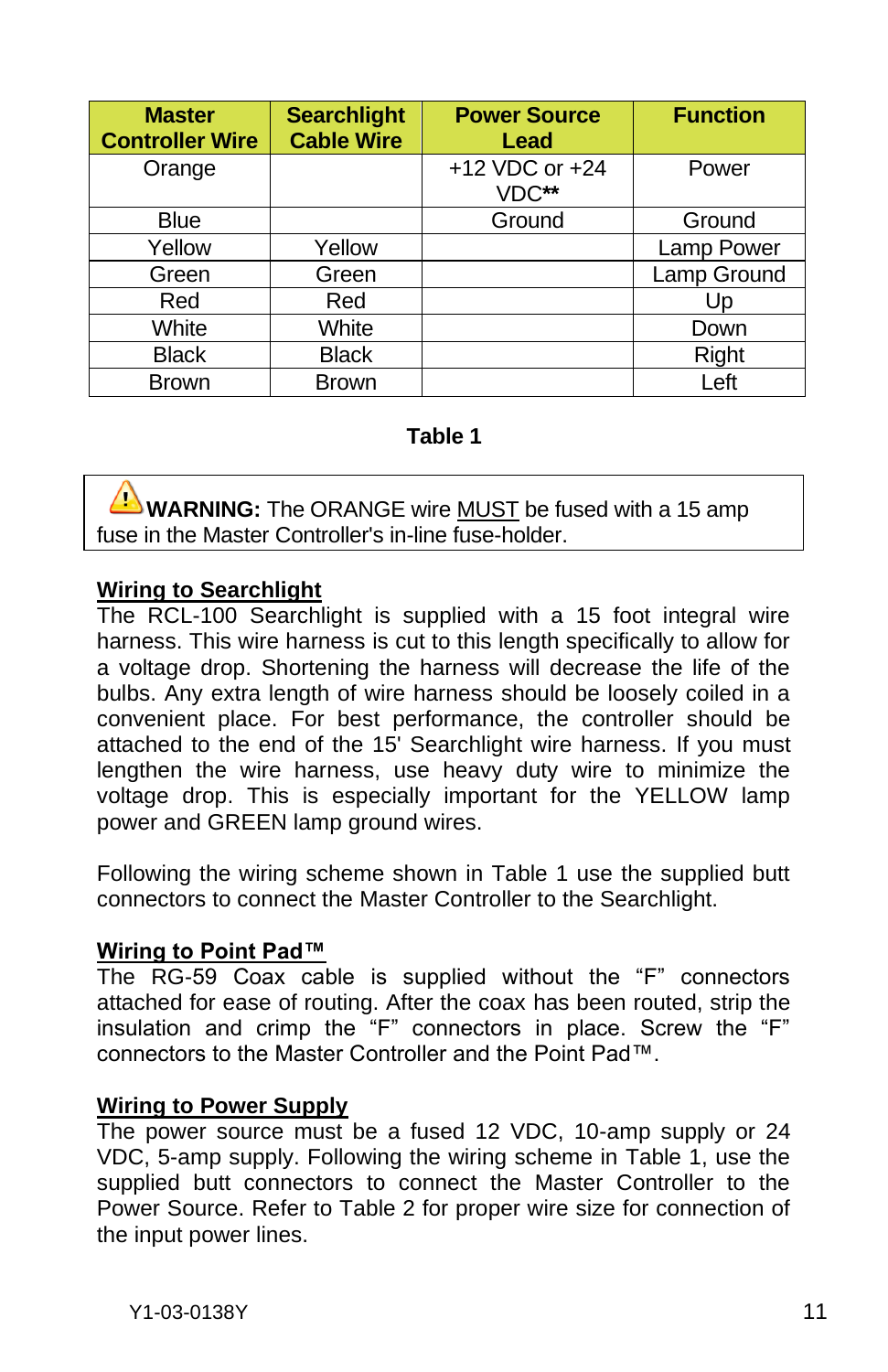**NOTE:** As per the wiring scheme, the ORANGE wire is connected to the Positive terminal and the BLUE wire is connected to the Negative terminal of the power source.

**CAUTION**: Observe polarities when attaching wires!

|                  | <b>Maximum Cable Length</b> |            |  |
|------------------|-----------------------------|------------|--|
| <b>Wire Size</b> | <b>12v System</b>           | 24v System |  |
| #8 AWG           | 25 ft.                      | 100 $ft.$  |  |
| #10 AWG          | $15$ ft.                    | 60 ft.     |  |
| #12 AWG          | $10$ ft.                    | 40 ft.     |  |

#### **Table 2**

#### **Function**

The URC-102 Master Controller is designed to perform up to six different duties on searchlights, winches, and other electrical devices. The Master Controller provides optimum voltage to ensure brightest performance and long lamp life, regardless of boat system voltage fluctuations. The Master Controller is compatible with devices requiring 12 VDC or 24 VDC operation.

The URC-102 Master Controller has the unique XRCiZ™ feature. The XRCiZ™ feature routinely operates all moving parts in the Searchlight to keep the motors and drive mechanism freely running. Once activated, and every 30 days thereafter, the XRCiZ™ feature wakes up and operates the Searchlight. The Searchlight will rotate  $360^\circ$  in both directions and the parabolic reflectors will move to the full up and down positions. This feature keeps the Searchlight in peak working order when not in service for long periods of time.

To activate the XRCiZ™ feature, press and hold the Point Pad™ ON/OFF button for greater than 5 seconds. The green LED on the URC-102 Point Pad™ indicates that the XRCiZ™ feature is enabled. While enabled, The XRCiZ™ feature can be started outside of its 30 day cycle by pressing and holding the Speed button on the Point Pad™ for greater than 5 seconds.

While the XRCiZ™ feature is operating the Searchlight, pressing any Point Pad™ button will stop the current cycle and leave the Searchlight to follow any additional commands.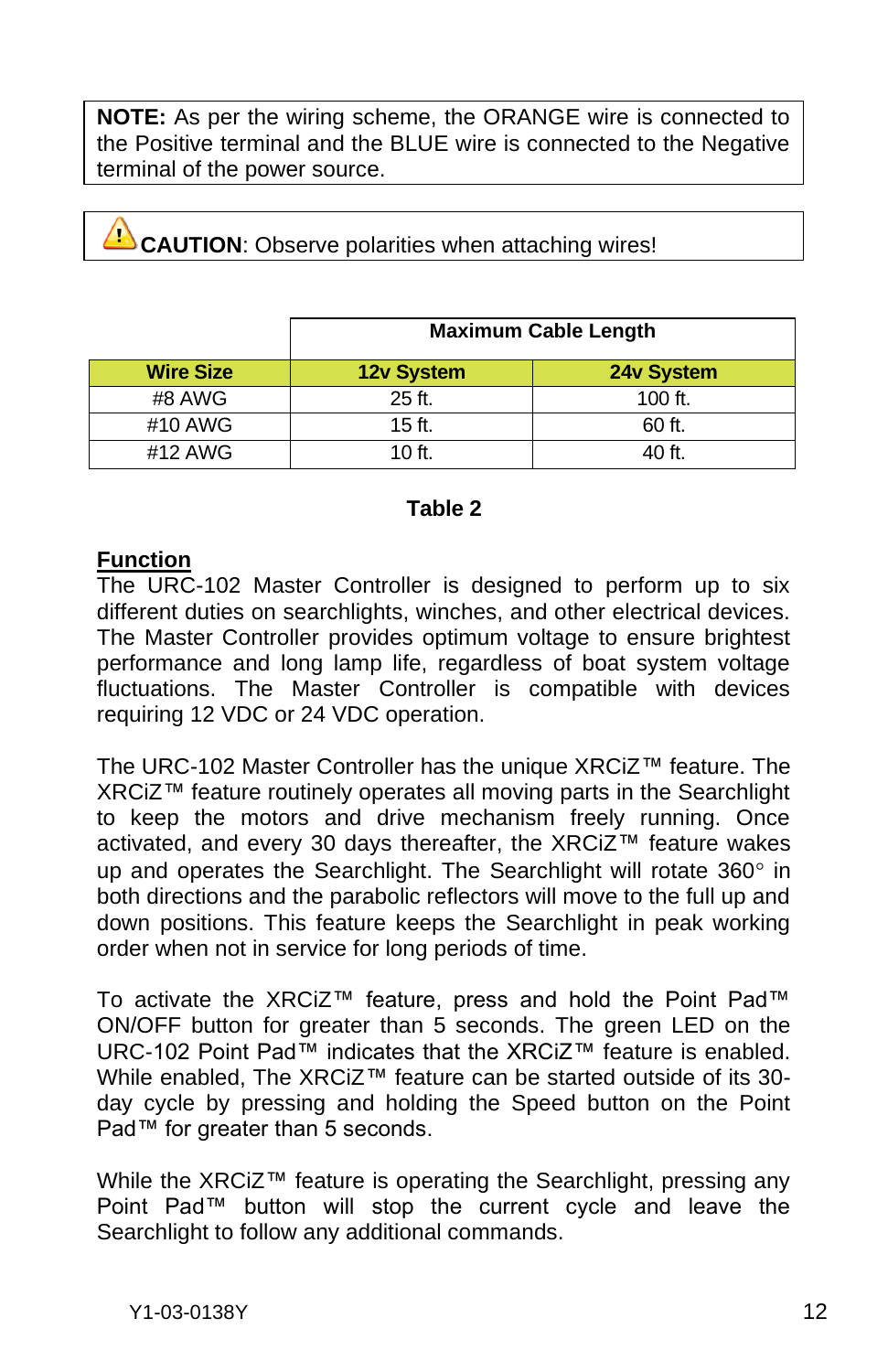To deactivate the XRCiZ™ feature, press and hold the Point Pad™ ON/OFF button for greater than 5 seconds. The Red LED on the URC-102 Point Pad™ indicates that the XRCiZ™ feature is disabled.

**NOTE:** LED feedback is not available when using RCL-100 or URC-101 Point Pads™.

**NOTE**: The Searchlight should not be covered while the XRCiZ™ feature is enabled.

The URC-102 Master Controller provides optimum voltage to ensure the brightest searchlight performance and long bulb life. Also to extend lamp life, the Master Controller has a timed lamp power up feature. The searchlight lamps reach full intensity within 2 seconds.

The URC-102 Master Controller has a searchlight motor timeout feature. If a Point Pad™ rotation switch (right or left) is continuously engaged for more than 50 seconds, the Master Controller will interrupt the operation until the Point Pad™ switch is disengaged. This feature will save the searchlight motor from burnout due to accidental activation. The elevation motor has similar features which will timeout in approximately 20 seconds.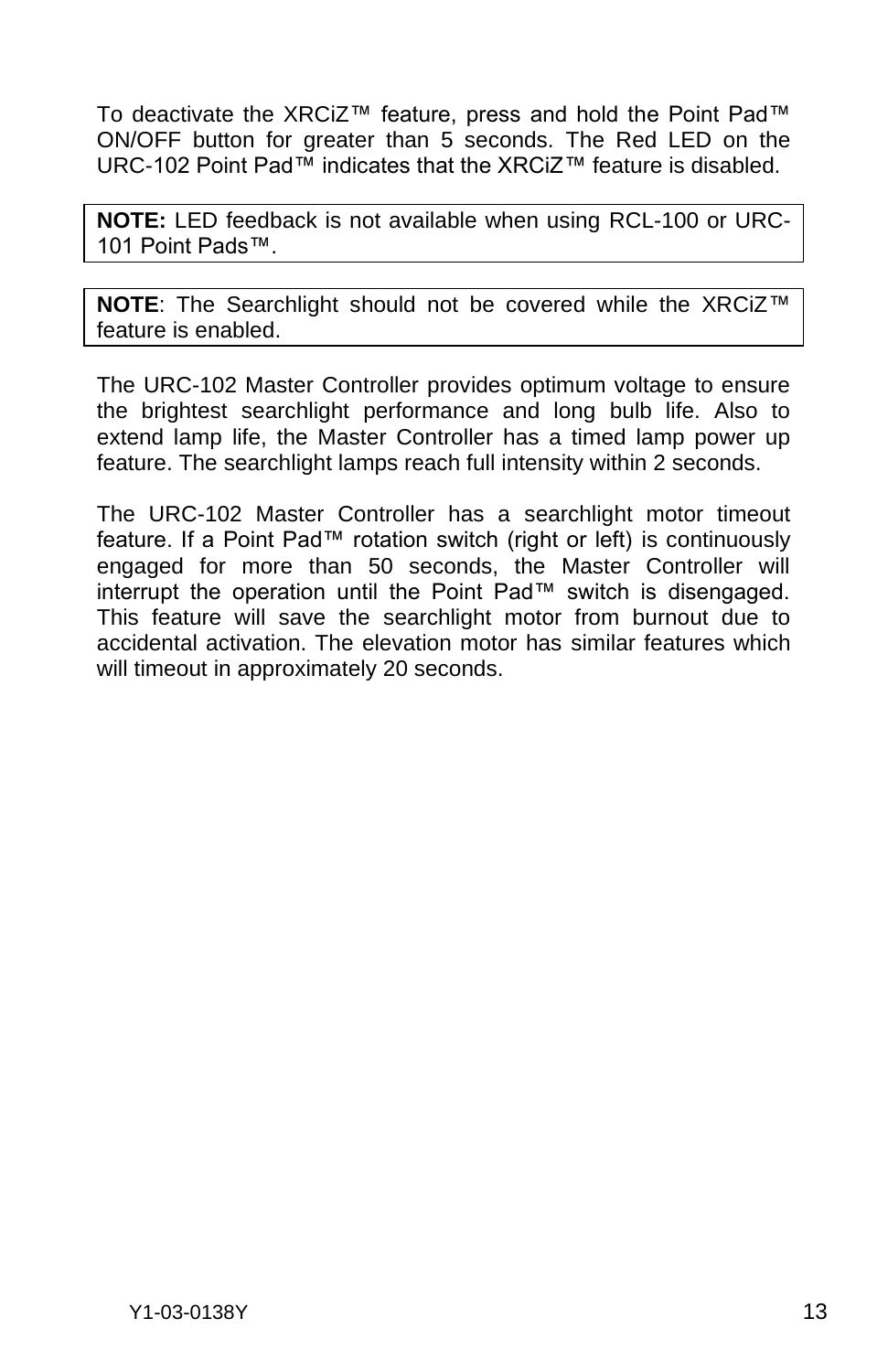

*Note: Wiring must be in accordance with this diagram. Improper wiring will damage components.*

#### **Figure 7 -** URC-102 Master Controller Wiring Diagram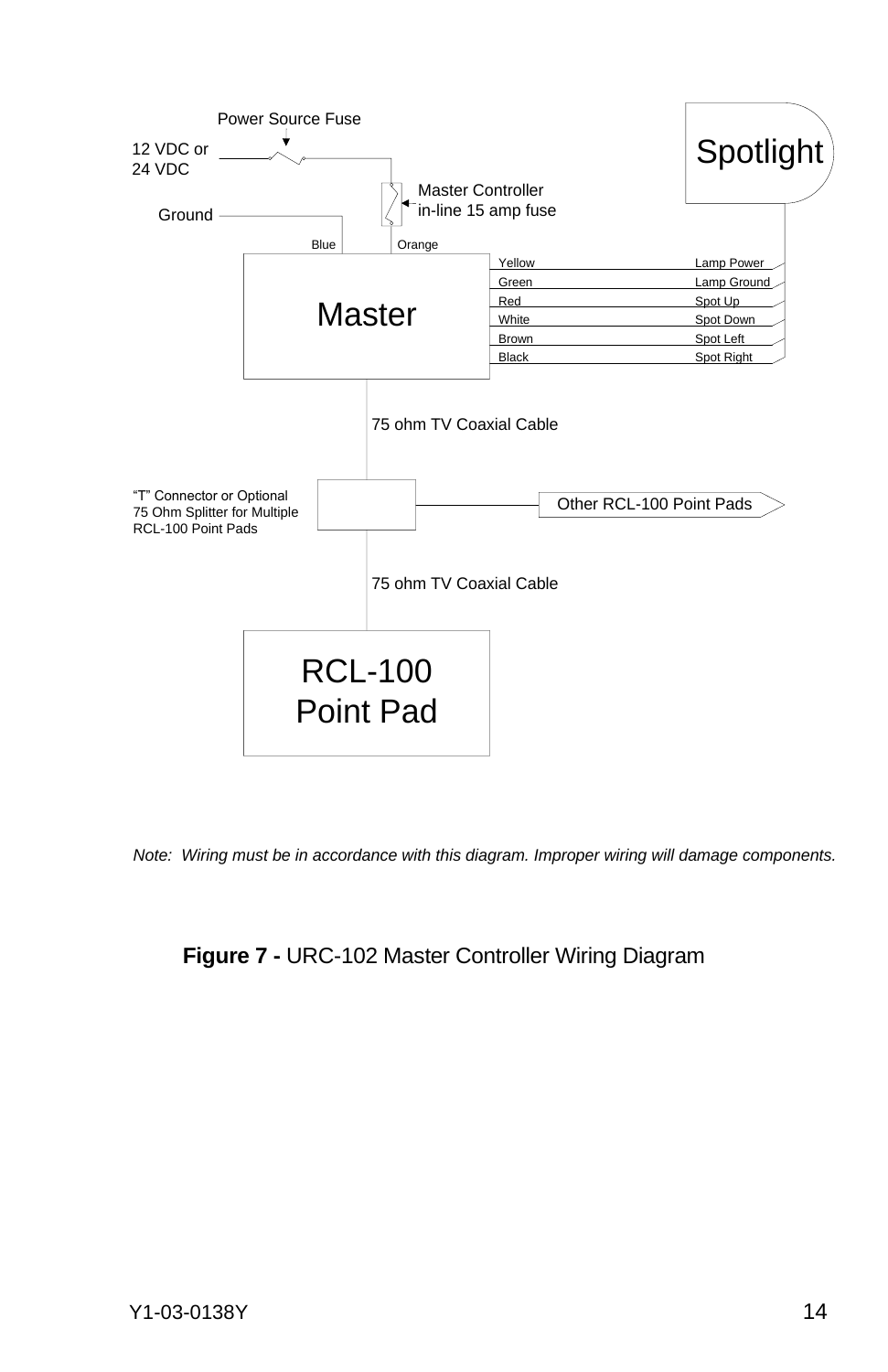

**Figure 8 -** URC-102 Master Controller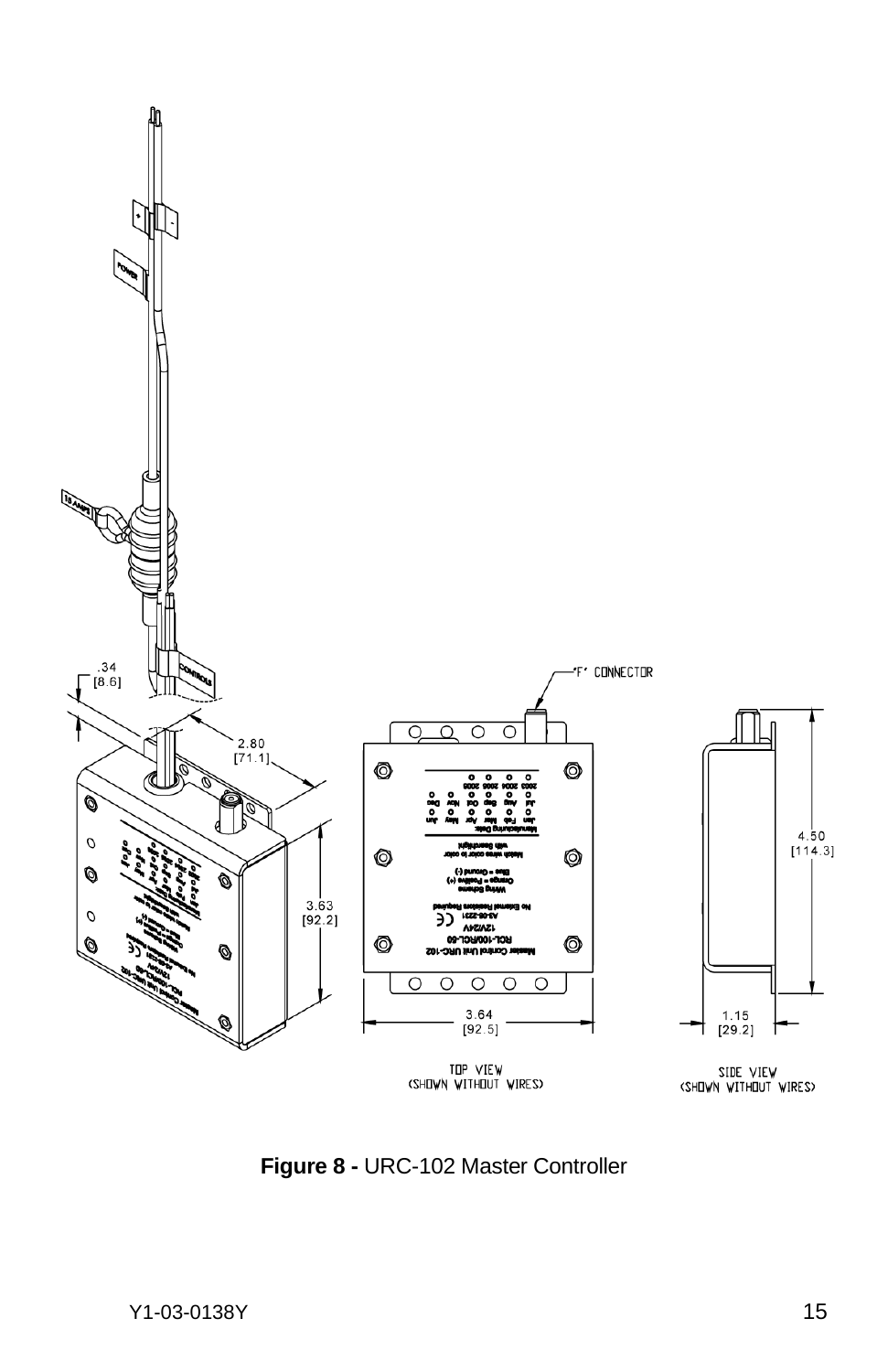### <span id="page-15-0"></span>**APPENDIX A - RCL-100D SPECIFICATIONS (with URC-102 Controller)**

| <b>Specification</b> | 12V Unit             | 24V Unit             |
|----------------------|----------------------|----------------------|
| Mirror diameter      | 4in (10.16cm) X      | 4in (10.16cm) X      |
|                      | 2.75in (6.99cm)      | 2.75in (6.99cm)      |
| Rated voltage (Volt) | 12-16 VDC            | 24-31 VDC            |
| Rated current (A)    | 10                   | 5                    |
|                      | 55W halogen          | 70W halogen          |
|                      | Lamp $X2$            | Lamp X2              |
| Applicable lamp      | $(base - G6.35)$     | $(base - G6.35)$     |
|                      | JCD12V-55WDX         | JDC24V-55WDX         |
| Peak beam candle     | 200,000              | 160,000              |
| power (candela)      |                      |                      |
| Beam spread          | Horizontal 7°,       | Horizontal 7°,       |
| (degrees)            | Vertical 5°          | Vertical 5°          |
| Elevation angle      | Up 9°, Down 17°      | Up 9°, Down 17°      |
| (degrees)            |                      |                      |
| Turning angle        | $360^\circ$          | 360°                 |
| (degrees)            |                      |                      |
| Elevation speed      | 4° per second        | 6° per second        |
|                      | Fast 28° per second, | Fast 28° per second, |
| Turning speed        | Slow 15° per second  | Slow 15° per second  |
| Weight               | 7.15lbs (3.24 kg)    | 7.15lbs (3.24 kg)    |
| Interconnect cable   | 15ft (4.57m)         | 15ft(4.57m)          |

\*All specifications are nominal values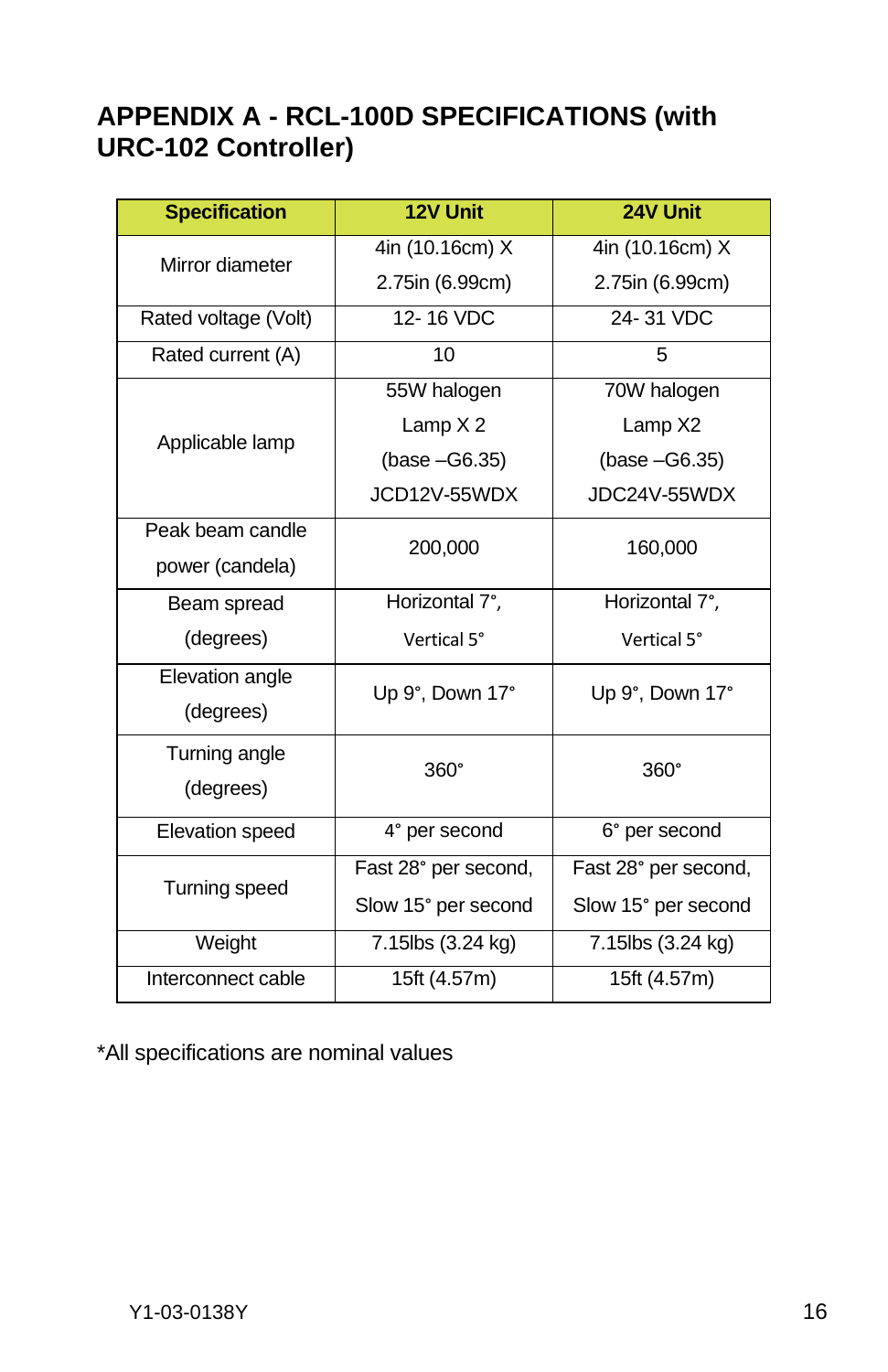# <span id="page-16-0"></span>**APPENDIX B - USER REPLACEABLE PARTS**



**Figure 9** - Searchlight User Replaceable Parts

| <b>Item</b><br><b>Number</b> | <b>Description</b>            | <b>Quantity</b> | <b>ACR Part</b><br><b>Number</b>         |
|------------------------------|-------------------------------|-----------------|------------------------------------------|
|                              | <b>Front Glass</b>            | 1               | <b>HRMK 1300</b>                         |
| $\overline{2}$               | <b>Front Frame</b>            | 1               | <b>HRMK 2101</b>                         |
| 3A                           | <b>Window Weather Strip</b>   |                 | <b>HRMK 1201</b>                         |
| 3B                           | Screw M4x18                   | $\overline{2}$  | <b>HRMK 1600</b>                         |
| 3C                           | Washer M408                   | 2               | <b>HRMK 9301</b>                         |
| 4                            | Gasket of front frame         |                 | <b>HRMK 2200</b>                         |
| 5                            | 10 cm reflector               | $\overline{2}$  | <b>HRMK 1301</b>                         |
| 6                            | <b>Protection Cover</b>       | 1               | <b>HRMK 2102</b>                         |
| 7                            | O-Ring #594                   | 1               | <b>HRMK 2202</b>                         |
| 8A                           | 55W quartz halogen bulb (12V) | 2               | 6001 (includes 1<br>replacement<br>bulb) |
| 8B                           | 55W quartz halogen bulb (24V) | 2               | 6003 (includes 1<br>replacement<br>bulb) |
| 9                            | Shoulder Washer               | 4               | A1-05-0660-24                            |
| 10                           | Base Housing                  |                 | <b>HRMK 2103</b>                         |
| 11                           | Head Housing                  |                 | <b>HRMK 2100</b>                         |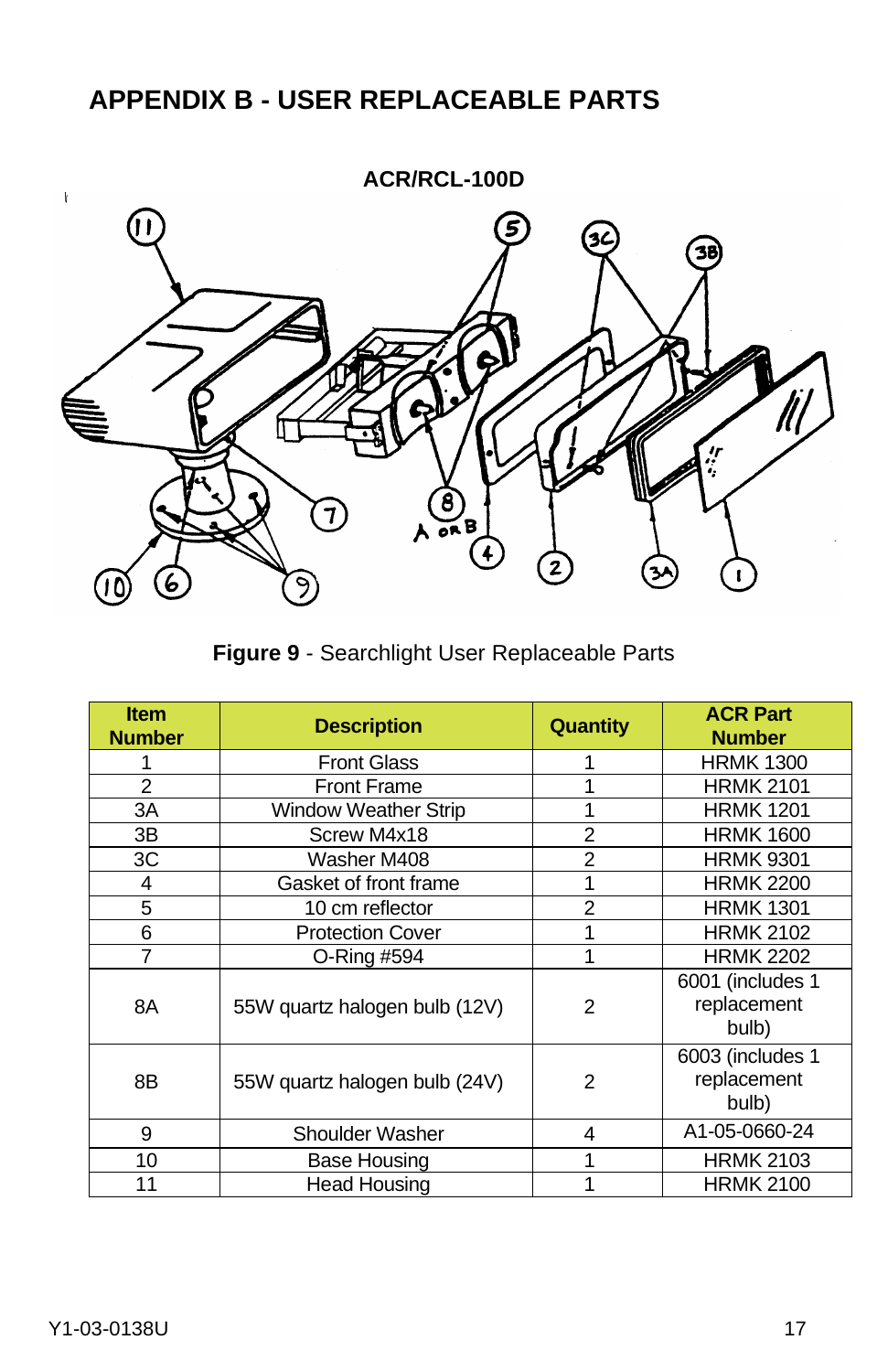# <span id="page-17-0"></span>**APPENDIX C - BULB REPLACEMENT PROCEDURE**

Two 55W, quartz-halogen bulbs are provided with your RCL-100D. If they should need replacement, they can be ordered through an ACR dealer or through ACR Electronics. The part numbers are P/N 6001 for 12V units and P/N 6003 for 24V units.

**CAUTION:** Failure to follow replacement instructions carefully can result in damage to bulb and/or light. All part sales are final.

To replace the lamps:

- 1. Disconnect unit from power source and allow bulbs to cool.
- 2. Remove two screws holding the front flange and glass in place.

3. To remove the old lamp bulbs, grasp base of the lamp and pull straight out.

**WARNING:** Do not touch glass parabolic reflector with fingers or tools!

4. Install the new lamp bulb using a soft clean cloth to avoid touching the bulb with your fingers. Insert the lamp bulb pins into socket and press firmly in place.

**CAUTION:** If the lamp bulbs or reflectors are accidentally touched, carefully clean with a soft rag and alcohol (isopropanol) before continuing.

5. Replace the front flange and glass and install the two retaining screws. Be sure the neoprene gasket is securely in place.

6. Reconnect the unit to the power source.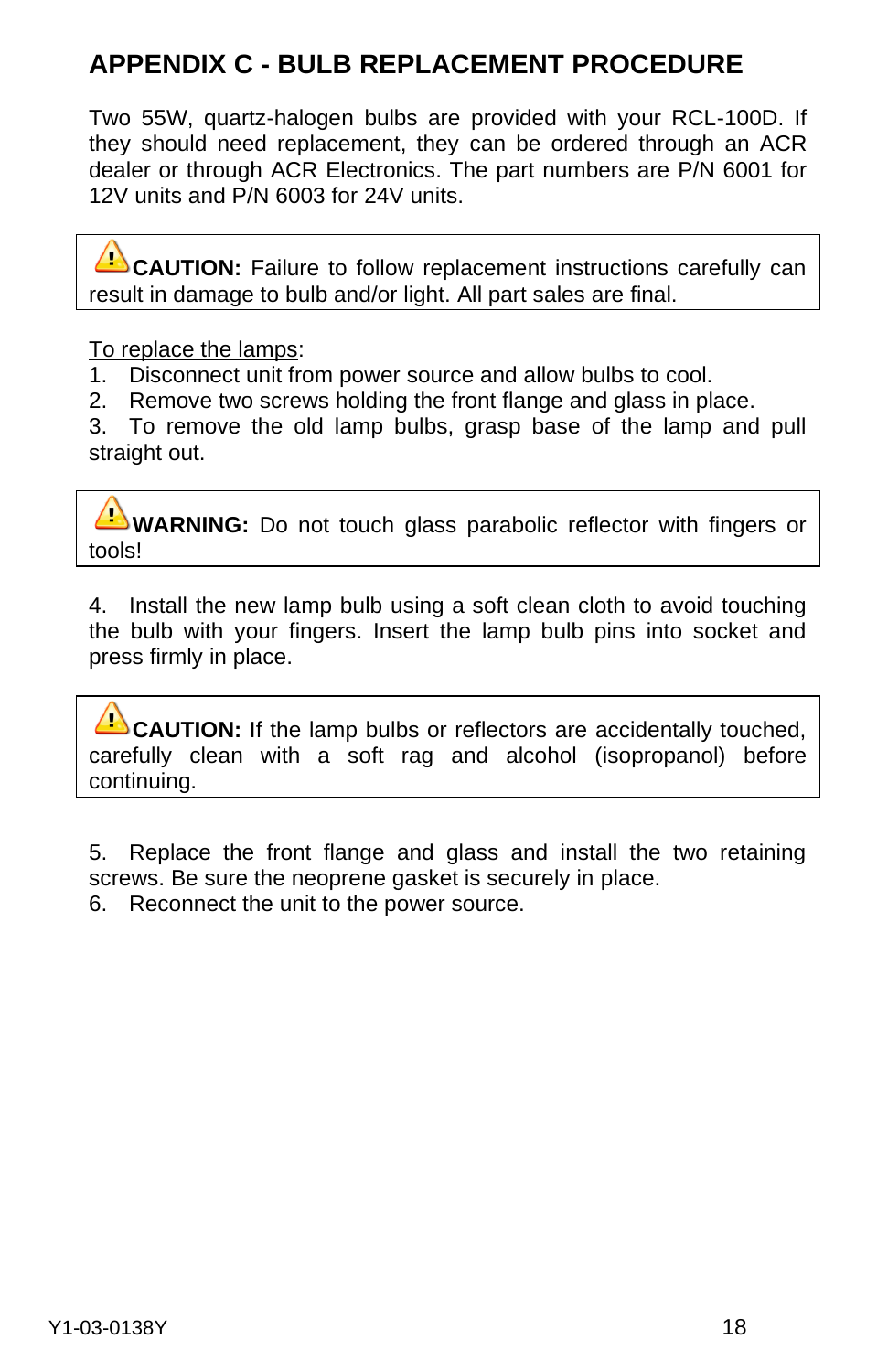# <span id="page-18-0"></span>**APPENDIX D - PRODUCT COMPONENTS**

|           |  |  | <b>Product No. 1930.3 - RCL-100D 12 V Searchlight Installation Kit</b> |  |
|-----------|--|--|------------------------------------------------------------------------|--|
| includes: |  |  |                                                                        |  |

| <b>Description</b>            | <b>Quantity</b>  | <b>ACR Part Number</b> |
|-------------------------------|------------------|------------------------|
| Searchlight, RCL-100D, 12 V   |                  | A3-06-1106-3           |
| Kit, Nylon Washers (4)        | 1                | A3-06-1940             |
| Connector, "F"                | 2                | A1-03-0220             |
| Cable, Coaxial                | 15 <sub>ft</sub> | A2-07-0002-6           |
| Master Controller, URC-102    | 1                | A3-06-2231             |
| Connector, "In-Line"          | 8                | A1-03-0222             |
| Point Pad™, URP-102<br>with   | 1                | A3-06-2230             |
| Surface Mount Case            |                  |                        |
| Case, Flush Mount             | 1                | A1-18-1875-2           |
| Gasket, Surface Mount         | 1                | A1-25-0140-1           |
| Gasket, Flush Mount           | 1                | A1-25-0140-2           |
| U Clamp                       | $\mathcal{P}$    | A1-17-1366             |
| Nuts, Nylon-lock              | $\mathfrak{p}$   | A1-05-0776             |
| Washers                       | $\overline{2}$   | A1-05-0777             |
| <b>Warranty Card</b>          | 1                | A1-20-1019             |
| <b>Product Support Manual</b> | 1                | Y1-03-0138             |
| <b>Mounting Templates</b>     | 1                | Y1-03-0138-1           |

**Product No. 1931.3** - RCL-100D 24 V Searchlight Installation Kit includes:

| <b>Description</b>            | Quantity         | <b>ACR Part Number</b> |
|-------------------------------|------------------|------------------------|
| Searchlight, RCL-100D, 24 V   |                  | A3-06-1106-4           |
| Kit, Nylon Washers (4)        | 1                | A3-06-1940             |
| Connector. "F"                | $\overline{2}$   | A1-03-0220             |
| Cable, Coaxial                | 15 <sup>ft</sup> | A2-07-0002-6           |
| Master Controller, URC-102    | 1                | A3-06-2231             |
| Connector, "In-Line"          | 8                | A1-03-0222             |
| Point Pad™, URP-102<br>with   | 1                | A3-06-2230             |
| Surface Mount Case            |                  |                        |
| Case, Flush Mount             | 1                | A1-18-1875-2           |
| Gasket, Surface Mount         | 1                | A1-25-0140-1           |
| Gasket, Flush Mount           | 1                | A1-25-0140-2           |
| U Clamp                       | 2                | A1-17-1366             |
| Nuts, Nylon-lock              | 2                | A1-05-0776             |
| Washers                       | $\overline{2}$   | A1-05-0777             |
| Warranty Card                 | 1                | A1-20-1019             |
| <b>Product Support Manual</b> | 1                | Y1-03-0138             |
| <b>Mounting Templates</b>     | 1                | Y1-03-0138-1           |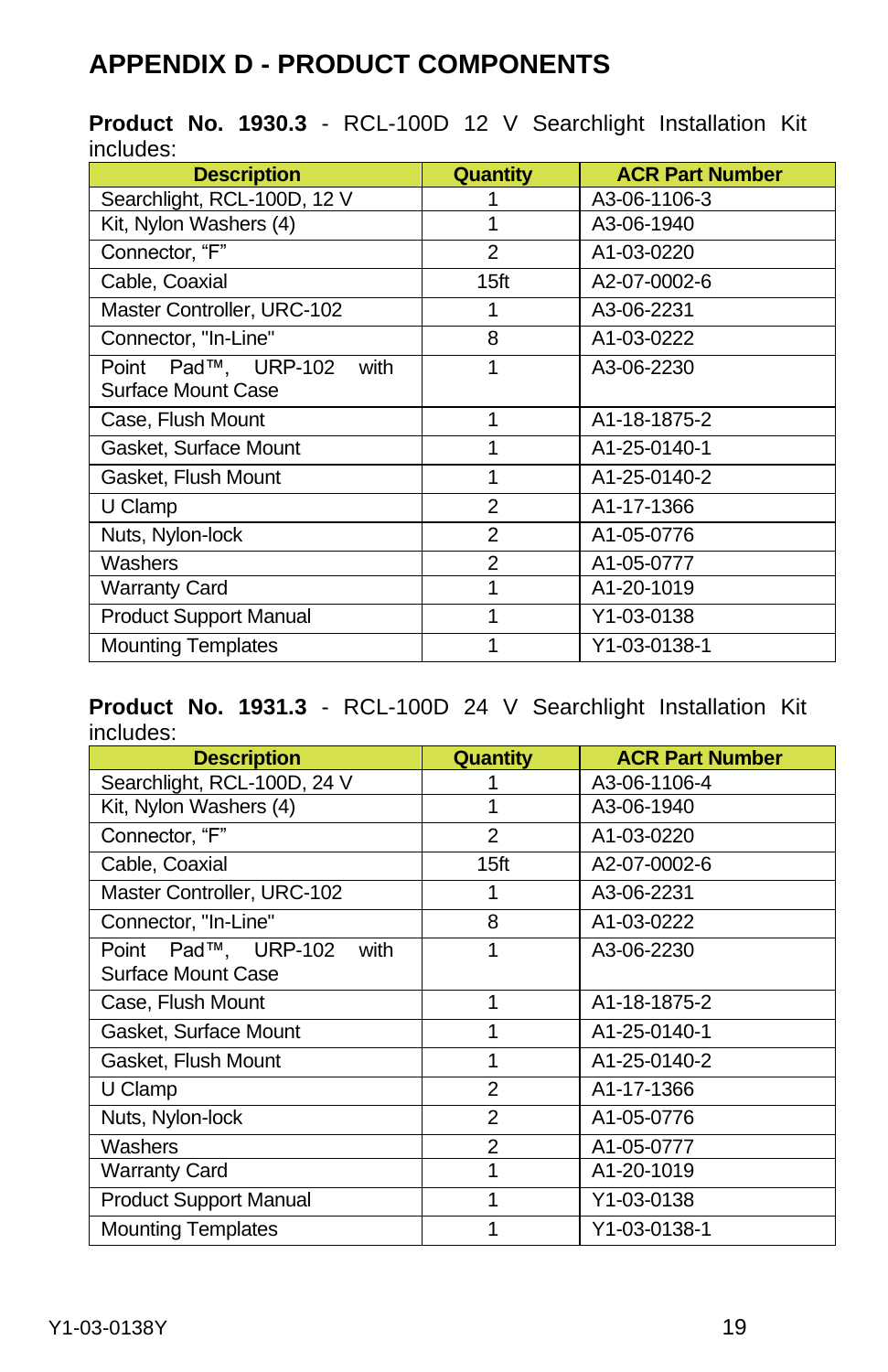### <span id="page-19-0"></span>**APPENDIX E - ACCESSORY COMPONENTS**

**Product No. 1927.3** - URC-102 Master Controller Installation Kit includes:

|                            | <b>Description</b> |        | Quantity | <b>ACR Part Number</b> |
|----------------------------|--------------------|--------|----------|------------------------|
| Master Controller, URC-102 |                    |        |          | A3-06-2231             |
| Connector, "In-Line"       |                    |        | 8        | A1-03-0222             |
| Instruction<br>Controller  | Sheet.             | Master |          | Y1-06-0178             |

**Product No. 1928.3** - URP-102 Point Pad™ Installation Kit includes:

| <b>Description</b>             | <b>Quantity</b> | <b>ACR Part Number</b> |
|--------------------------------|-----------------|------------------------|
| Pad™. URP-102<br>with<br>Point |                 | A3-06-2230             |
| Surface Mount Case             |                 |                        |
| Case, Flush Mount              | 1               | A1-18-1875-2           |
| Gasket, Surface Mount          | 1               | A1-25-0140-1           |
| Gasket, Flush Mount            | 1               | A1-25-0140-2           |
| U Clamp                        | 2               | A1-17-1366             |
| Nuts, Nylon-lock               | 2               | A1-05-0776             |
| Washers                        | $\overline{2}$  | A1-05-0777             |
| Adapter Plate, Flush mount     | 1               | A1-18-1871             |
| Adapter Plate, Surface mount   | 1               | A1-18-1892             |
| Instruction Sheet. Point Pad™  | 1               | Y1-06-0179             |
| <b>Mounting Templates</b>      |                 | Y1-03-0138-1           |

**Product No. 1929.1** - Wiring Kit RCL-50 / 100 series searchlights includes:

| <b>Description</b> | Quantity | <b>ACR Part Number</b> |
|--------------------|----------|------------------------|
| Connector. "F"     |          | A1-03-0220             |
| Cable, Coaxial     | 15ft     | A2-07-0002-6           |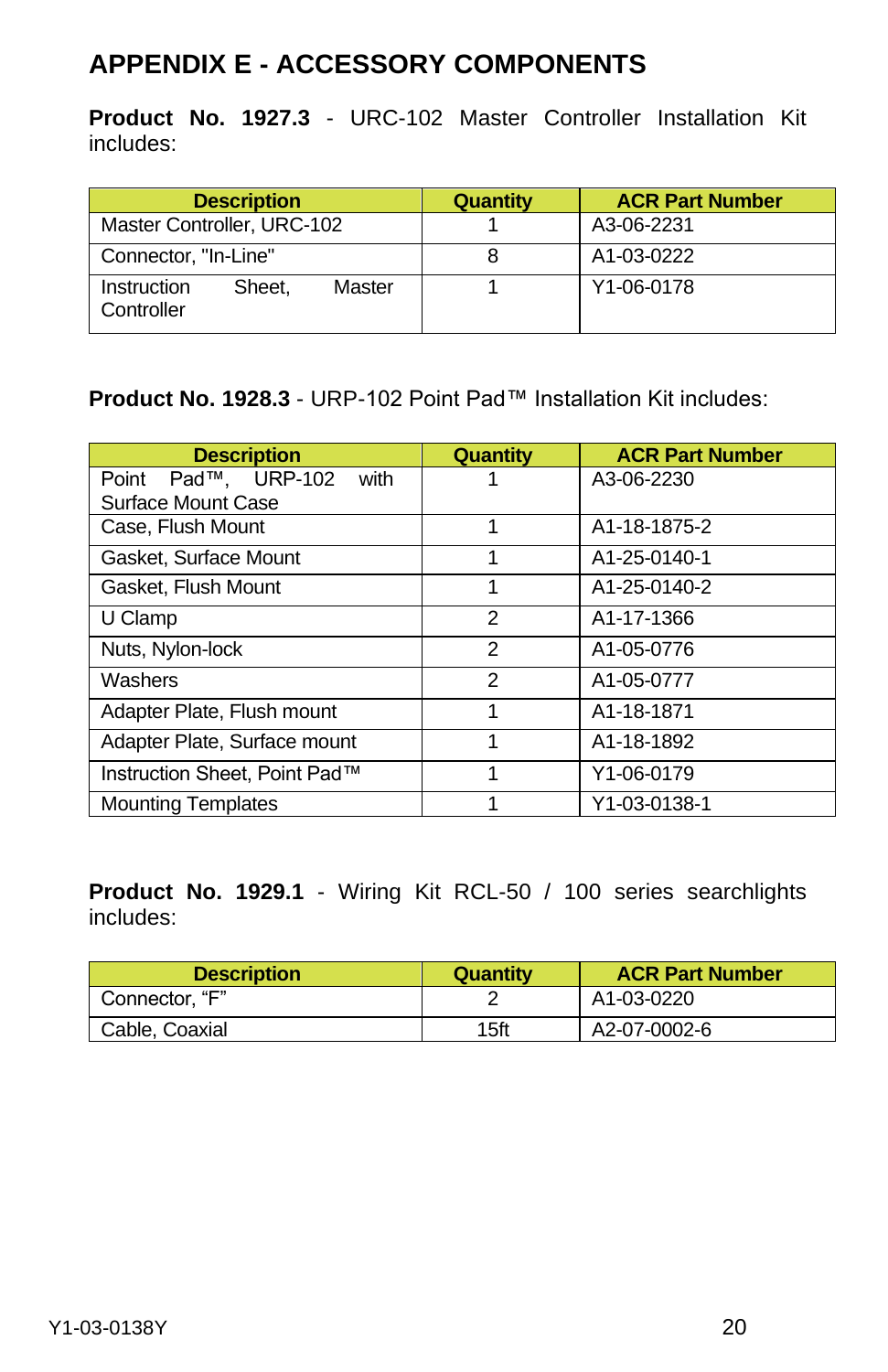**Product No. 9282.3 –** URP-102 Point Pad™ Secondary Station Installation Kit includes:

| <b>Description</b>                                | Quantity         | <b>ACR Part Number</b> |
|---------------------------------------------------|------------------|------------------------|
| Point Pad™, URP-102<br>with<br>Surface Mount case |                  | A3-06-2230             |
| Case, Flush Mount                                 | 1                | A1-18-1875-2           |
| Gasket, Surface Mount                             | 1                | A1-25-0140-1           |
| Gasket, Flush Mount                               | 1                | A1-25-0140-2           |
| U Clamp                                           | 2                | A1-17-1366             |
| Nuts, Nylon-lock                                  | 2                | A1-05-0776             |
| Washers                                           | 2                | A1-05-0777             |
| Adapter Plate, Flush mount                        | 1                | A1-18-1871             |
| Adapter Plate, Surface mount                      | 1                | A1-18-1892             |
| Splitter, 2-Way Signal                            | 1                | A1-03-0235             |
| Screw, #6                                         | 2                | A1-05-0614             |
| Cable, Coaxial                                    | 15 <sub>ft</sub> | A2-07-0002-6           |
| Connector, "F"                                    | 4                | A1-03-0220             |
| Instruction Sheet, Point Pad™                     | 1                | Y1-06-0179             |
| <b>Mounting Templates</b>                         | 1                | Y1-03-0138-1           |

#### **Product No. 9283.3 –** Remote Control Installation Kit Includes:

| <b>Description</b>                                | <b>Quantity</b>  | <b>ACR Part Number</b> |
|---------------------------------------------------|------------------|------------------------|
| Master Controller, URC-102                        |                  | A3-06-2231             |
| Connector, "In-Line"                              | 8                | A1-03-0222             |
| Point Pad™, URP-102<br>with<br>Surface Mount Case | 1                | A3-06-2230             |
| Case, Flush Mount                                 | 1                | A1-18-1875-2           |
| Gasket, Surface Mount                             | 1                | A1-25-0140-1           |
| Gasket, Flush Mount                               | 1                | A1-25-0140-2           |
| U Clamp                                           | $\overline{2}$   | A1-17-1366             |
| Nuts, Nylon-lock                                  | $\overline{2}$   | A1-05-0776             |
| Washers                                           | $\mathfrak{p}$   | A1-05-0777             |
| Adapter Plate, Flush mount                        | 1                | A1-18-1871             |
| Adapter Plate, Surface mount                      | 1                | A1-18-1892             |
| Cable, Coaxial                                    | 15 <sup>ft</sup> | A2-07-0002-6           |
| Connector, "F"                                    | $\mathcal{P}$    | A1-03-0220             |
| Master<br>Instruction<br>Sheet,<br>Controller     | 1                | Y1-06-0178             |
| Instruction Sheet, Point Pad™                     | 1                | Y1-06-0179             |
| <b>Mounting Templates</b>                         | 1                | Y1-03-0138             |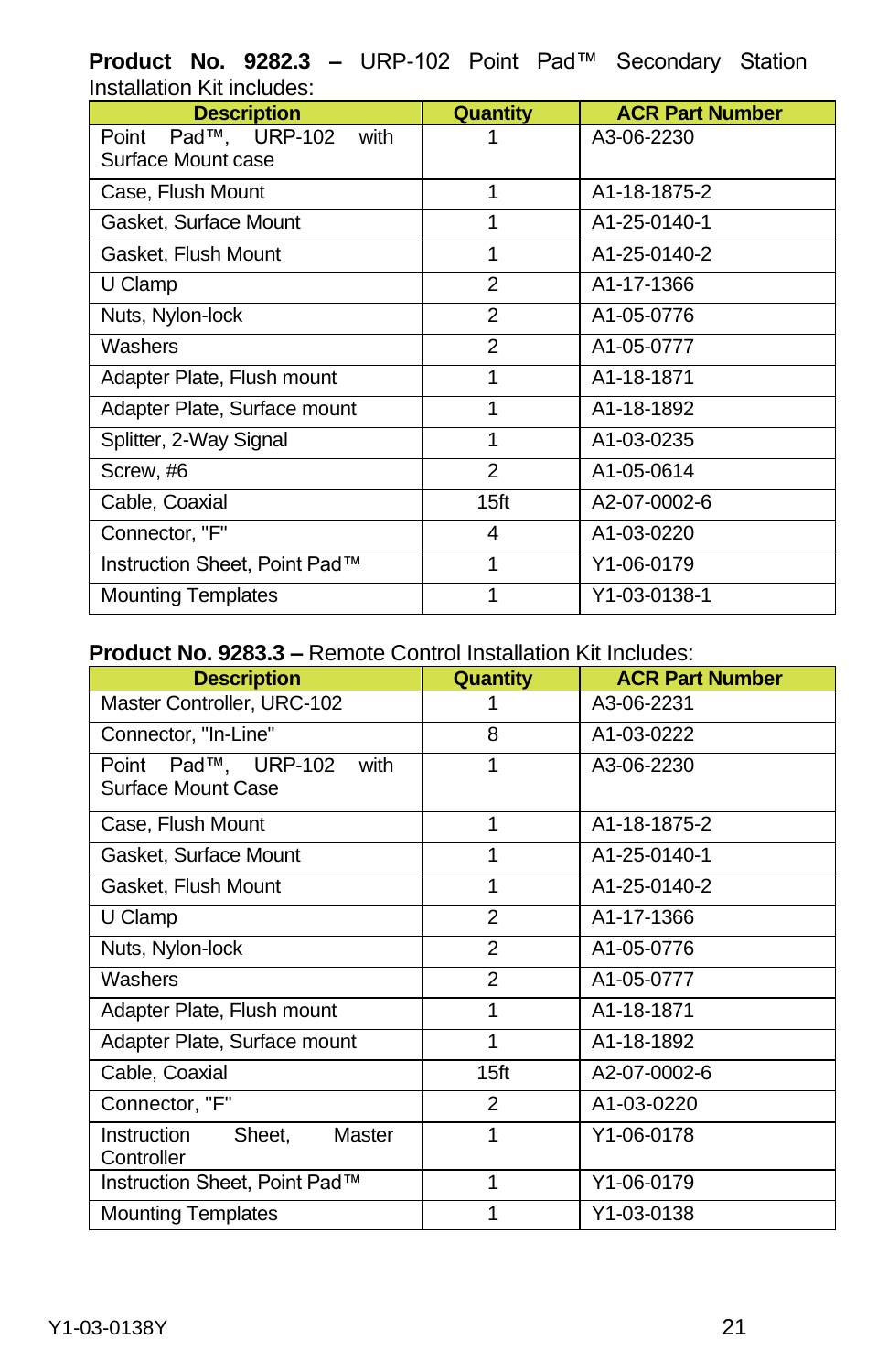# <span id="page-21-0"></span>**APPENDIX F - WARRANTY, NOTICES**

#### **Limited Warranty**

This product is warranted against factory defects in material and workmanship for a period of 1 (one) year\* from date of purchase or receipt as a gift. During the warranty period ACR Electronics, Inc. will repair or, at its option, replace the unit at no cost to you for labor, materials and return transportation from ACR. For further assistance, please contact our Technical Service Department at ACR Electronics, Inc., 5757 Ravenswood Road, Fort Lauderdale, FL 33312-6603. Email: service@acrartex.com, Fax: +1 (954) 983-5087, Telephone: +1 (954) 981-3333.

This warranty does not apply if the product has been damaged by accident or misuse, or as a result of service or modification performed by an unauthorized factory. Except as otherwise expressly stated in the previous paragraph, THE COMPANY MAKES NO REPRESENTATION OR WARRANTY OF ANY KIND, EXPRESS OR IMPLIED, AS TO MERCHANTABILITY, FITNESS FOR A PARTICULAR PURPOSE, OR ANY OTHER MATTER WITH RESPECT TO THIS PRODUCT. The Company shall not be liable for consequential or special damages. To place the warranty in effect, register online at www.acrartex.com or return the attached card within 10 days.

\*Five years for the following products: EPIRB, PLB.

#### **Notices**

ACR Electronics diligently works to provide a high quality Product Support Manual, however, despite best efforts, information is subject to change without notice, and omissions and inaccuracies are possible. ACR cannot accept liability for manual contents. To ensure that you have the most recent version of the Product Support Manual, please visit the ACR website at [www.acrartex.com.](http://www.acrartex.com/)

©2008 by ACR Electronics, Inc. All rights reserved. Reproduction in whole or in part is permitted only with permission of ACR Electronics, Inc. Ongoing product improvements may change product specifications without notice.

Trademarks or registered trademarks are the property of their respective owners.